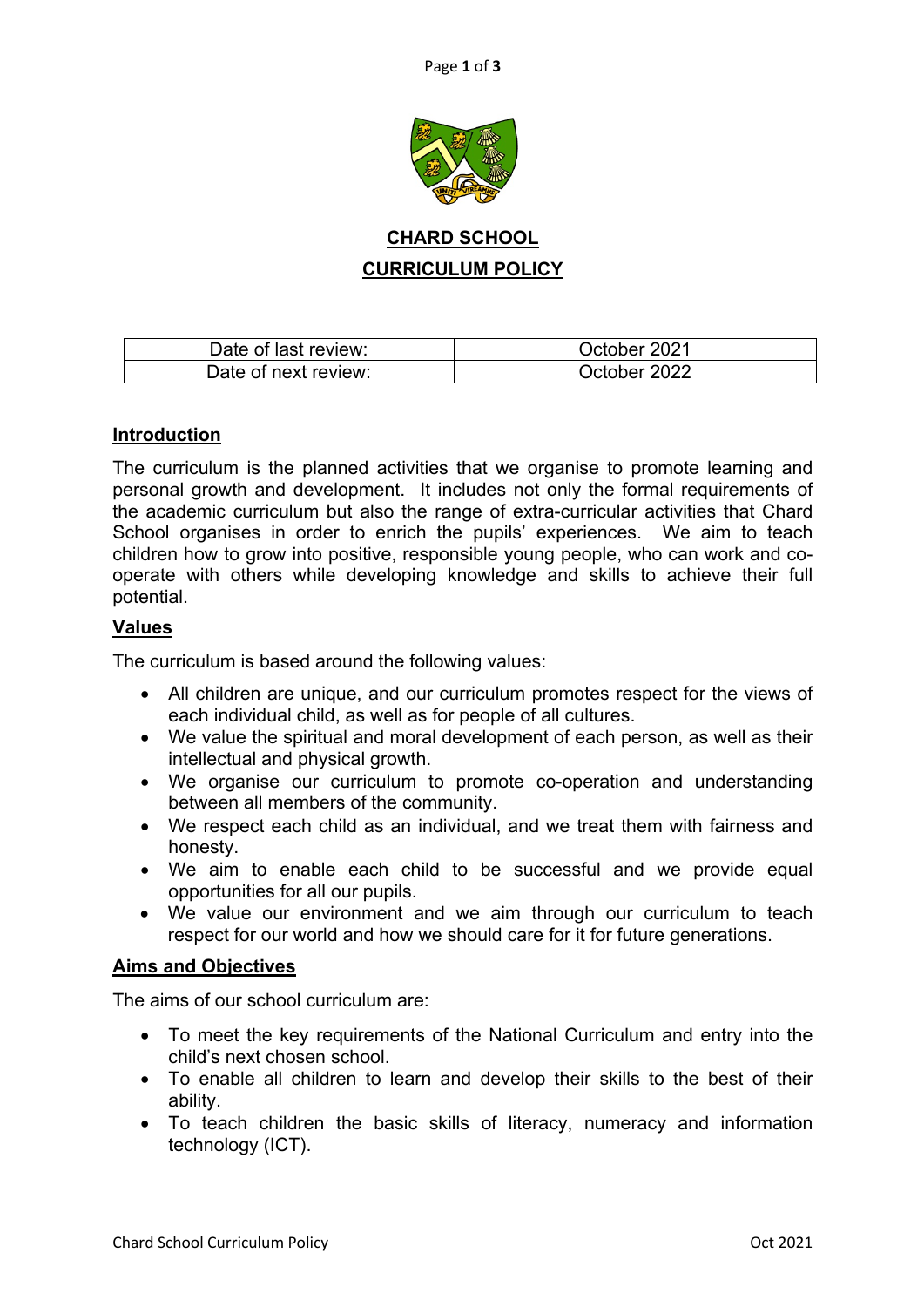- To promote a positive attitude towards learning, so that pupils enjoy coming to school and acquire a solid basis for lifelong learning.
- To enable children to be creative and to develop their own thinking.
- To teach children about their developing world, including how their environment and society have changed over time.
- To help children understand Britain's cultural heritage.
- To enable children to be positive citizens in society.
- To teach children to have an awareness of their own spiritual development, and to understand right from wrong.
- To promote healthy living, physical skill, physical development and knowledge of the body in action.
- To help children understand the importance of truth and fairness, so that they grow up committed to equal opportunities for all.
- To enable children to have respect for themselves, high self-esteem and to be able to live and work co-operatively with others.

### **Whole School Themes**

Each term the whole school follows a different theme for its learning. Each theme is launched with a 'wow' event to enthuse the children and concluded with a 'celebratory' event to celebrate the children's learning. The themes are chosen taking into account the children's interests, passions of the staff, the geographical location of our school and the expertise and resources within our locality. These themes are carefully chosen and mapped to ensure that each child covers all of the identified skills listed in the National Curriculum in their Pre-prep (KS1) and Prep Schooling (KS2).

# **EYFS**

The Early Years follow the statutory framework for the EYFS. It takes into account the curriculum guidance which covers the three prime areas:

- Communication and language
- Physical development
- Personal, social and emotional development

And the four specific areas:

- Literacy
- Mathematics
- Understanding of the world
- Expressive arts and design

#### **Years 1 and 2**

The curriculum throughout Years 1 and 2 are broadly based on the National Curriculum. The majority of lessons are taught by the class teacher; English, Mathematics and phonics are taught daily whilst History, Geography and Science are taught through topic work. There is a specialist teacher in French, Music, PE, Art and D&T.

Chard School has a Special Educational Needs Coordinator (Senco) Mrs Debbie Fry, who works closely with staff offering advice and guidance so that colleagues may best meet the needs of the pupils in their care.